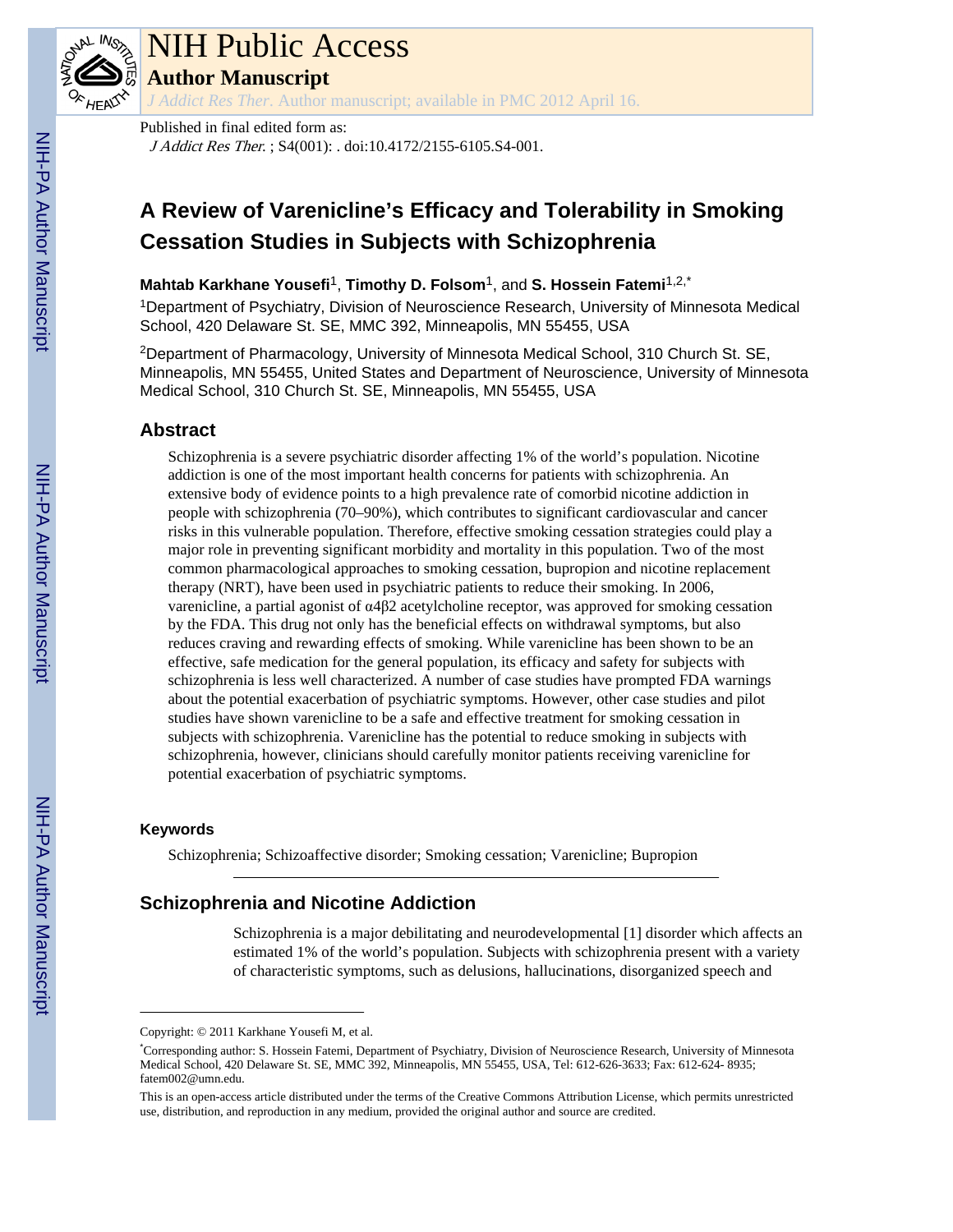behavior (positive symptoms), and/or affective flattening, poverty of thought, and avolition (negative symptoms) [2]. There is a high prevalence of substance abuse in subjects with schizophrenia [3,4]. Several reports find a strong association between smoking and schizophrenia with prevalence rates ranging from 74% [5] to as high as 90% [6–8], as compared to national average of 20% in individuals who do not have a diagnosis of schizophrenia [9]. Smoking cessation rates among patients with schizophrenia are considerably lower than for other psychiatric disorders [10,11]. Not surprisingly, people with schizophrenia have an increased risk for at least three of the most important respiratory diseases: Chronic obstructive pulmonary disease (COPD), pharyngeal cancer, and lung cancer [12–14]. However, others have found reduced rates of cancer among subjects with schizophrenia [15,16].

A number of hypotheses have been proposed to explain the relationship between high smoking rates and schizophrenia [7,17,18], mostly relating to self-medication. Dalack et al. [17] reviewed preclinical and clinical literature and suggested that subjects with schizophrenia were using nicotine as a way of self-medicating, primarily for the negative symptoms of schizophrenia [17]. Similarly, Patkar et al. [7] found significant correlations between smoking and negative symptoms, including blunted affect, social withdrawal, difficulty in abstract thinking, and stereotyped thinking. In contrast, they found no correlation to positive symptoms [7]. Other researchers have hypothesized self-medication of anxiety, depression, and psychotic symptoms [19,20], self-medication to reduce extrapyramidal side effects [5], and to enhance cognition and normalizing attentional and information processing deficits [20,21]. Patients who smoke require a higher dosage of antipsychotics because they metabolize their medication more rapidly than nonsmokers [22].

Psychosocial factors also influence the high rate of smoking in subjects with schizophrenia. Several social factors that increase the risk of smoking in this population are low educational attainment, unemployment, peer influence and the mental health care system [23]. It has been hypothesized that the rewards patients with schizophrenia receive from smoking, particularly the reduction of negative symptoms, might increase the patients' interactions with others, reducing feelings of isolation [22]. Others have pointed out that mental health settings, including group homes where other smokers live and where smoking is accepted, has possibly contributed to the increased rates of smoking [24]. Indeed, supplying cigarettes has been used to reward positive behavior in psychiatric treatment units [25]. It has only been recently that some psychiatric treatment facilities have begun to address smoking cessation strategies [23].

Nicotine has been shown to increase the release of dopamine in the nucleus accumbens and prefrontal cortex [26–28] via alteration in firing of ventral tegmental dopamine cells from a regular pattern to a burst-firing format. The consequent release of dopamine in nucleus accumbens has been associated with reward mechanisms in the brain [29–31]. Additional studies provide evidence for nicotine stimulation of dopamine release via activation of nicotinic receptors localized on dopaminergic neurons in the mesolimbic system [17], and smoking results in a reduction in activity of the monoamine oxidase B enzyme and the consequent decrease in degradation of dopamine in the brain [32]. Recent evidence [7] links high smoking rates with negative symptoms in subjects with schizophrenia. Negative symptoms are related to a hypodopaminergic state of the brain and are thus relieved by nicotinic stimulation of dopamine release via increased smoking. Finally, nicotine also enhances glutamatergic and GABAergic function in brains of subjects with schizophrenia [33] helping in better transmission of these neurotransmitters implicated in pathophysiology of schizophrenia.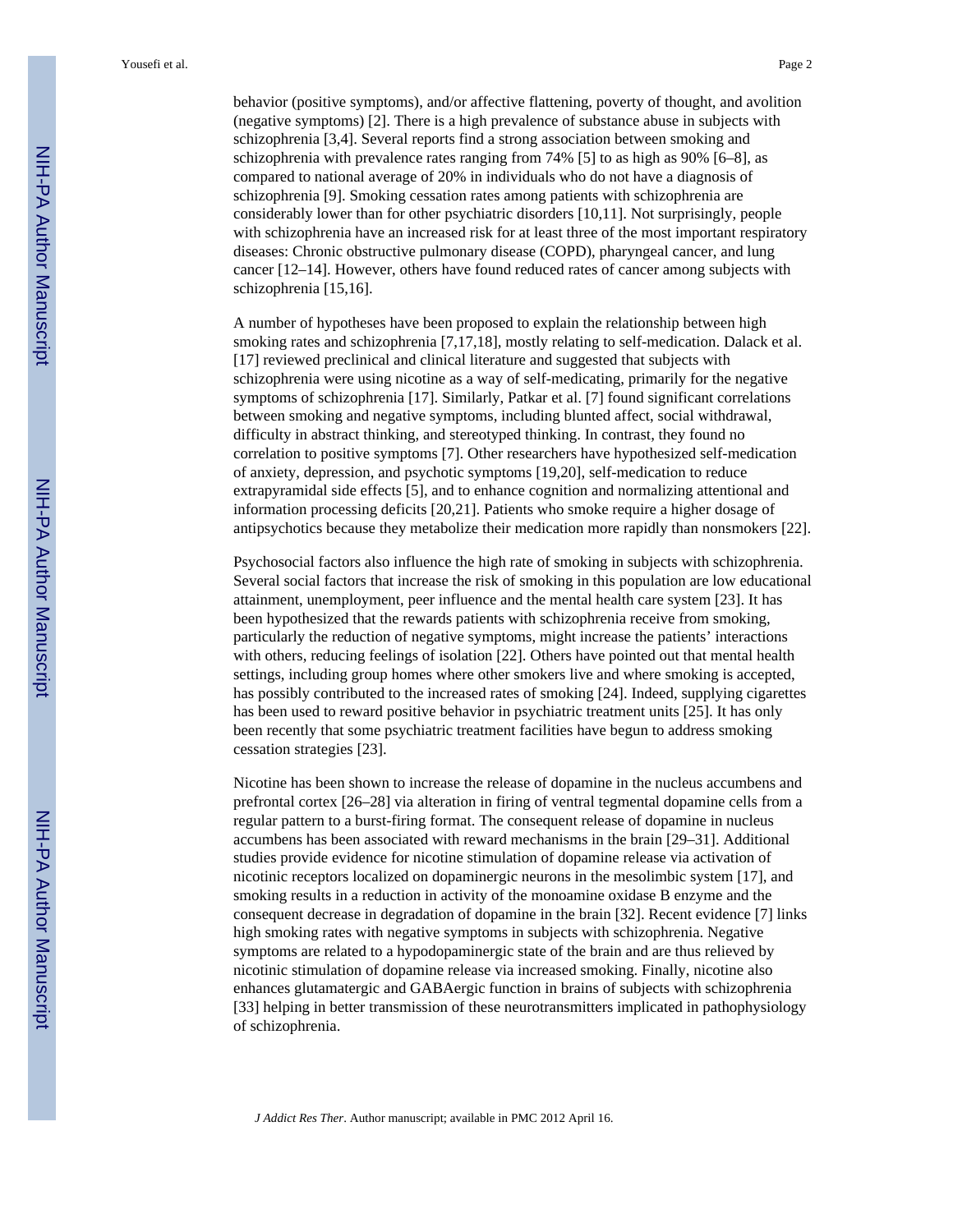#### **Smoking Cessation Studies in Schizophrenia**

Due to the use of nicotine for self-medication by patients with schizophrenia, it may be that the smoking cessation agents which work well for smokers that do not have a diagnosis of schizophrenia may have reduced efficacy among patients with schizophrenia who smoke. For the patients with schizophrenia who smoke and are unwilling or unable to quit, a smoking reduction approach may have benefits, as described by Dalack and Meader-Woodruff's study on the use of nicotine patch [10]. An alternative approach involves use of psychotropic medications, which affect the dopamine and norepinephrine systems. One such agent is bupropion HCl, a unicyclic aminoketone atypical antidepressant.

A number of reports [34–39], as well as a recent metaanalysis [40], now suggest that bupropion HCl is a safe medication for treatment of smoking in subjects with schizophrenia, although its effectiveness is inconclusive. Evins et al. [35] examined the effect of bupropion HCl combined with cognitive behavioral therapy (CBT) on smoking cessation. They found that subjects treated with bupropion HCl and CBT were more likely to be abstinent a week after the quit date, as well as four weeks of continuous abstinence [35]. Treatment with bupropion HCl also displayed a trend towards improvement in depressive and negative symptoms [35]. However, Evins et al. [35] found a high relapse rate at the end of treatment. More recently, a study by George et al. [38] found that smokers with schizophrenia that received bupropion HCl combined with transdermal nicotine patch were significantly more likely to achieve continuous smoking abstinence than those with the transdermal nicotine patch alone [38]. Importantly, the combination of bupropion HCl and transdermal nicotine patch was well tolerated by smokers with schizophrenia and did not alter positive or negative symptoms of schizophrenia [38].

Several studies have shown an impact of antipsychotics on the smoking behavior of subjects with schizophrenia. Haloperidol has been shown to increase smoking among subjects with schizophrenia and results in a worsening of some of the symptoms ameliorated by nicotine [41–43]. A report by de Leon et al. [44] has shown that, in contrast to earlier studies [45– 46], clozapine had no significant effect on smoking cessation. Another study has shown that atypical antipsychotics combined with a nicotine patch had an enhanced rate of smoking cessation [47]. Moreover, George et al. [37] demonstrated that antipsychotic medication (clozapine, risperidone, or olanzapine) and bupropion HCl enhanced smoking cessation outcomes when compared to placebo [37].

#### **Varenicline**

Varenicline is a new smoking cessation aide that was approved by the FDA on May 11, 2006. Varenicline is a partial α4β2 and full α7 nicotinic acetylcholine receptor agonist. Animal studies have established that the  $\alpha$ 4 $\beta$ 2 receptor is necessary and sufficient to establish nicotine addiction [48–52]. Stimulation of this receptor by its agonist causes a release of dopamine from the nucleus accumbens and prefrontal cortex [53]. In addition, studies of knockout mice suggested that  $\alpha$ 5,  $\alpha$ 7, and  $\beta$ 4 acetylcholine receptor subunits have some essential roles in the expression of somatic signs of nicotine withdrawal, and that β2 subunits were instrumental in showing affective aspects of the nicotine withdrawal [48]. As a partial agonist of the α4β2 receptor, varenicline allows for the release of some dopamine, which causes a lessening of withdrawal and craving, while blocking the effects of nicotine in cigarette smoke.

To date, there have been several smoking cessation and maintenance of cessation studies [57–63] to test varenicline's efficacy. These studies have found varenicline to be more effective than placebo and bupropion as measured by consistently higher continuous abstinence rates both at the end of the initial study periods as well as up to a year following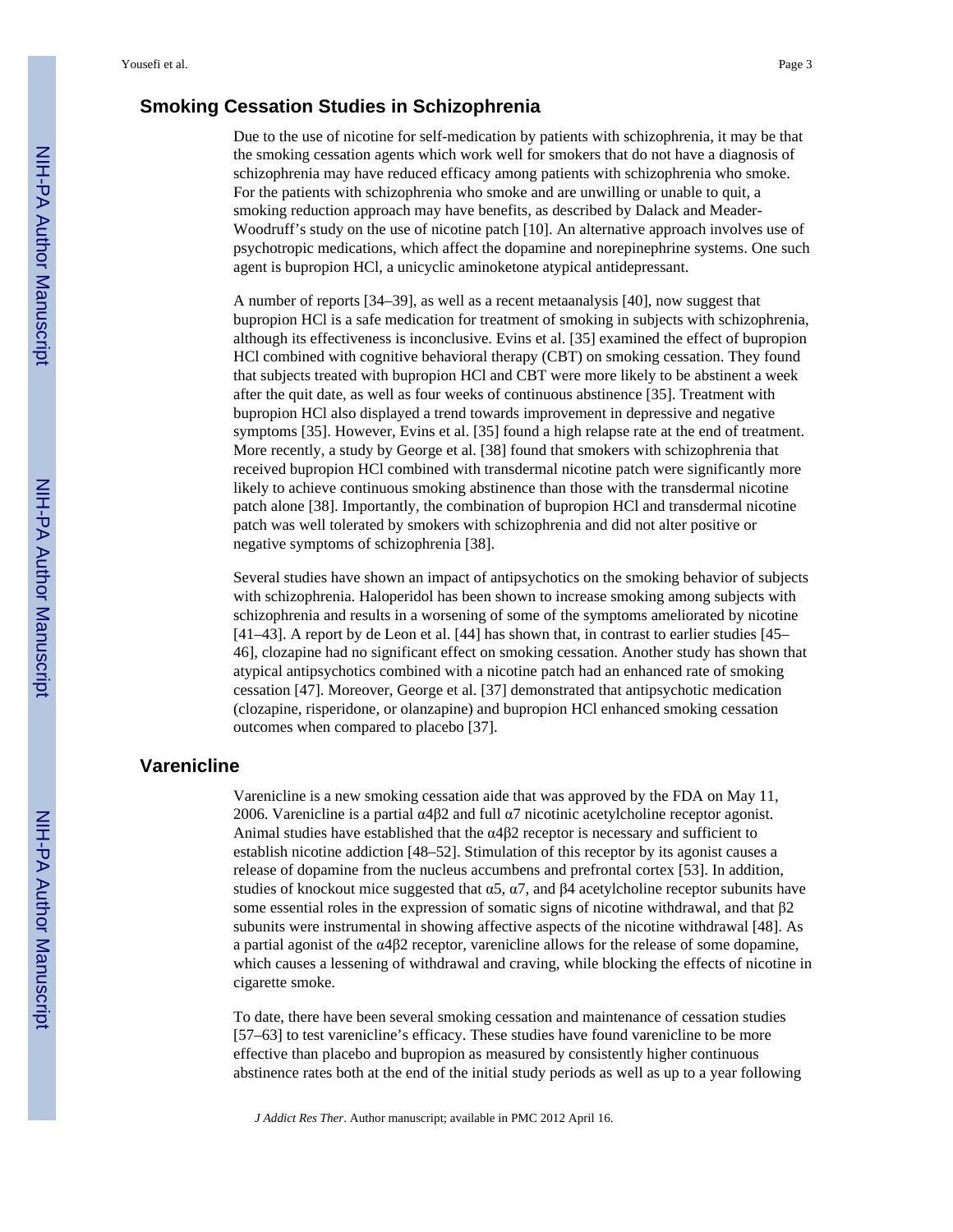the end of treatment. Furthermore, subjects on varenicline reported reduced craving, withdrawal symptoms, and smoking satisfaction when compared to subjects on nicotine replacement therapy [54,64].

Nausea has been reported as the most common side effect with varenicline [57,59]. Other common side effects include sleep disturbance and constipation [65]. A recent case study has shown that varenicline may trigger severe hyperglycemia in subjects with Type 1 diabetes suggesting that further investigation of the use of varenicline in subjects with diabetes is warranted [66]. Also, a review study has documented 78 adverse events related to aggression/ violence associated with use of varenicline including assault (10 events), homicidal ideation (nine events), and other thoughts or acts of violence and aggression (seven events) [67]. Of these cases, 93% of them were resolved following discontinuation of varenicline [67]. Finally, the FDA has recently issued a statement that "varenicline may be associated with a small increased risk of certain cardiovascular adverse events" in patients with cardiovascular disease [68]. Table 1 summarizes physical side effects associated with varenicline in selected publications.

Thus far, there are no published studies that have shown an interaction between varenicline and antipsychotic medications. Indeed, varenicline's pharmacokinetic properties suggest that there would not be an interaction with antipsychotic medications. It has been demonstrated that 92% of varenicline is excreted unchanged in urine [69]. In vitro studies in human liver microsomes have demonstrated that varenicline does not induce or inhibit human cytochrome P450 activities, thus having no effect on CYP1A2, CYP1A, CYP2B6, CYP2C8, CYP2C9, CYP2C19, CYP2D6, CYP2E1, or CYP3A [70]. Therefore, it is unlikely that varenicline would interact with any medication that is primarily cleared by P450 enzymes. Consequently, drugs like clozapine and olanzapine, that are primarily cleared by CYP1A2 [71], and haloperidol, perphenazine, risperidone, thioridazine, and zuclopenthixol, that are cleared by CYP2D6 [71], are unlikely to interact with varenicline. It is important to emphasize, however, that as a result of smoking cessation, plasma levels of CYP1A2 metabolized drugs may increase to potentially toxic levels [72,73]. Therefore, it is important for clinicians to carefully monitor plasma levels of these drugs for patients undergoing treatment with varenicline or other smoking cessation programs.

#### **Varenicline and Schizophrenia**

The use of varenicline to treat smokers with schizophrenia and other psychiatric disorders has been and continues to be considered controversial due to a number of case studies and a small pilot study which showed exacerbation of psychiatric symptoms including psychosis, mania, anxiety, and depression [74–83] (Table 2). An FDA warning, issued February 1, 2008, stated that serious neuropsychiatric symptoms, including changes in behavior, agitation, depressed mood, suicidal ideation, and attempted and completed suicide, have occurred in patients taking varenicline [84]. Because of these case studies and the FDA warning, it is important that people with schizophrenia receiving outpatient care receive close monitoring, especially early in treatment, to ensure that there are no physical or psychiatric side-effects are manifested as a result of varenicline.

A recent study involving subjects without psychiatric illnesses found no difference between subjects receiving placebo and subjects receiving varenicline on measures of depression, anxiety, or aggression and hostility [85]. Additionally, separate case studies have found that varenicline was effective in reducing smoking in individuals with schizophrenia with no exacerbation of symptoms [86,87]. Moreover, a case series showed lack of worsening in psychosis in 13 subjects with schizophrenia successfully treated with varenicline [88]. Finally, a study by Stapleton et al. [89], has demonstrated that there is no exacerbation of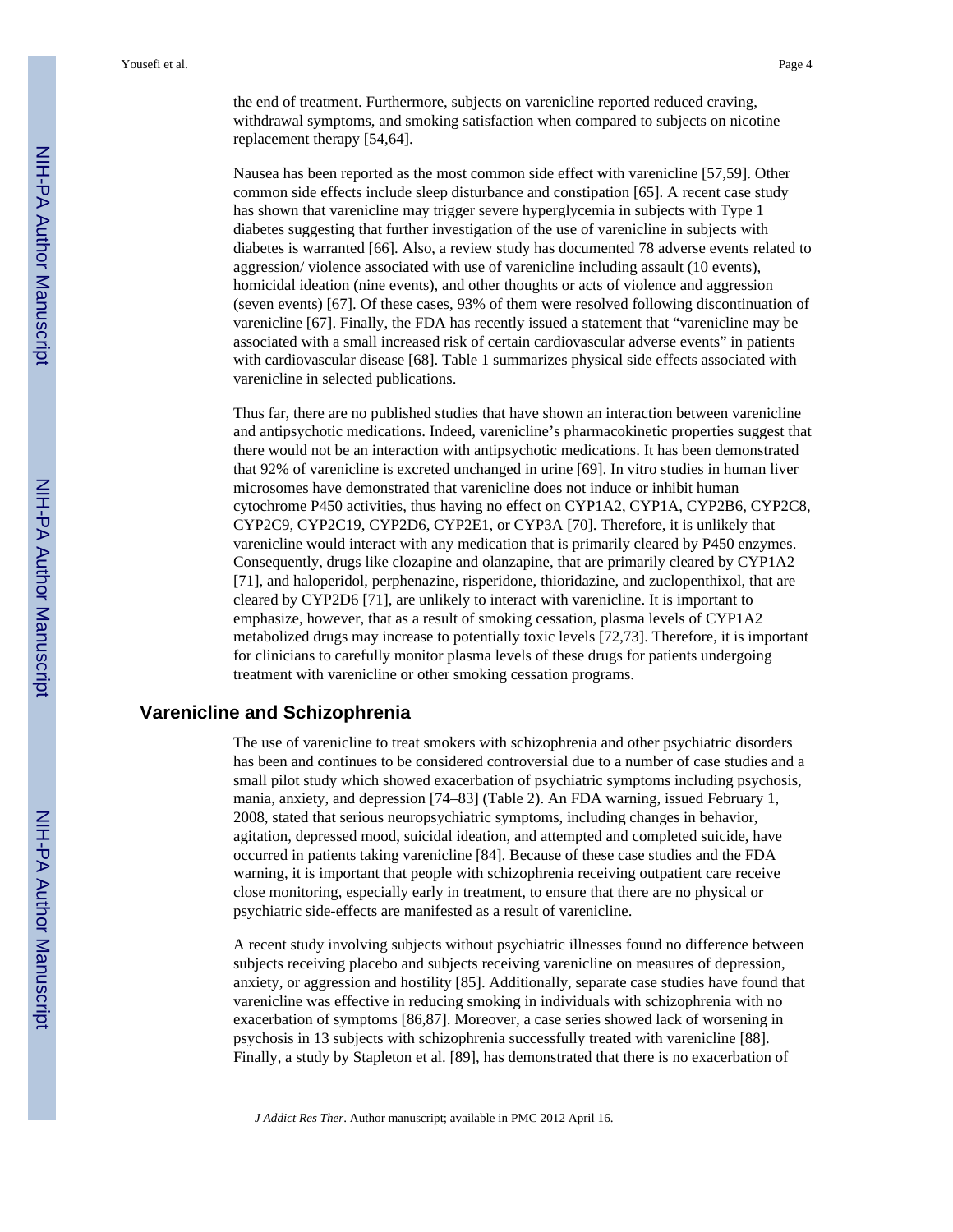symptoms of mental illness in subjects diagnosed with depression, bipolar disorder, psychosis, psychosis and depression, and eating disorders following treatment with varenicline combined with group support.

More recently, a number of pilot studies have examined the efficacy and safety of varenicline for subjects with schizophrenia (Table 2). Smith et al. [90] found that treatment with varenicline led to some cognitive improvement as measured by RBANS subscores for list learning, list recall, and language index. The same patients significantly reduced the number of cigarettes smoked as well as reduced CO expired and cotinine levels [90]. A small pilot study comparing varenicline to placebo in subjects with schizophrenia (n=4 each) found significantly increased smoking abstinence, verified by significantly lower carbon monoxide levels, in subjects in the varenicline group following 12 weeks of treatment [91]. Importantly, varenicline had no effect on psychotic, depressive, or other psychiatric symptoms [91]. Similarly, a study involving patients with schizophrenia undergoing a mandatory smoking cessation intervention showed that patients receiving varenicline had no exacerbation of depression or anxiety [92]. A larger study of 53 subjects with schizophrenia treated with varenicline and cognitive behavioral therapy (CBT) for 12 weeks found that 60.4% attained 14-day point prevalence abstinence at week 12, which was verified by significantly reduced expired CO [93]. Varenicline treatment has recently been shown to improve executive function and reduce startle reactivity, regardless of smoking status in subjects with schizophrenia [94]. Moreover, gradual titration of varenicline did not lead to increased psychosis, suicidal ideation, or depression [94]. Thus, emerging data suggests that varenicline has the potential to be safe and effective for subjects with schizophrenia. However, large-scale controlled studies are needed to provide a more accurate picture of varenicline's efficacy and safety in subjects with schizophrenia.

The efficacy of varenicline in subjects with schizophrenia may be related to its effect on induction of dopaminergic signaling and on induction of gene expression. Dutra et al. [93] found that subjects with lower baseline scores of affective flattening were more likely to attain abstinence with varenicline and CBT. Studies have shown that affective flattening is related to dysfunction of the dopamine D2 receptor (DRD2) [95], while in a rodent model, varenicline has been shown to increase DRD2 binding in striatum [96]. Thus, the authors posit that striatal DRD2 stimulation by varenicline may be one way in which it aids smoking cessation [93].

While the recent studies cited above provide preliminary evidence that varenicline may be safe and effective for subjects with schizophrenia, concerns remain regarding possible exacerbation of psychiatric symptoms such as mania, psychosis, and suicidal ideation. Clinicians are advised to carefully discuss the pros and cons of varenicline treatment with their patients who wish to reduce or quit smoking and to closely monitor patients for any changes in behavior. Finally, a recent review has indicated an increase in suicidal ideation in subjects treated with varenicline [109].

#### **Conclusions**

Nicotine addiction remains an important health concern for subjects with schizophrenia due to the resulting increased morbidity and mortality in this population. Smoking cessation strategies in subjects with schizophrenia using nicotine replacement therapy or bupropion have been inconclusive. Due to its success in the general population, varenicline has the potential to dramatically increase smoking cessation and improve the overall health of subjects with schizophrenia. A number of case studies have demonstrated adverse psychiatric changes in healthy as well as patients diagnosed with mental illness as a result of treatment with varenicline. Other studies, however, have found no psychiatric side-effects.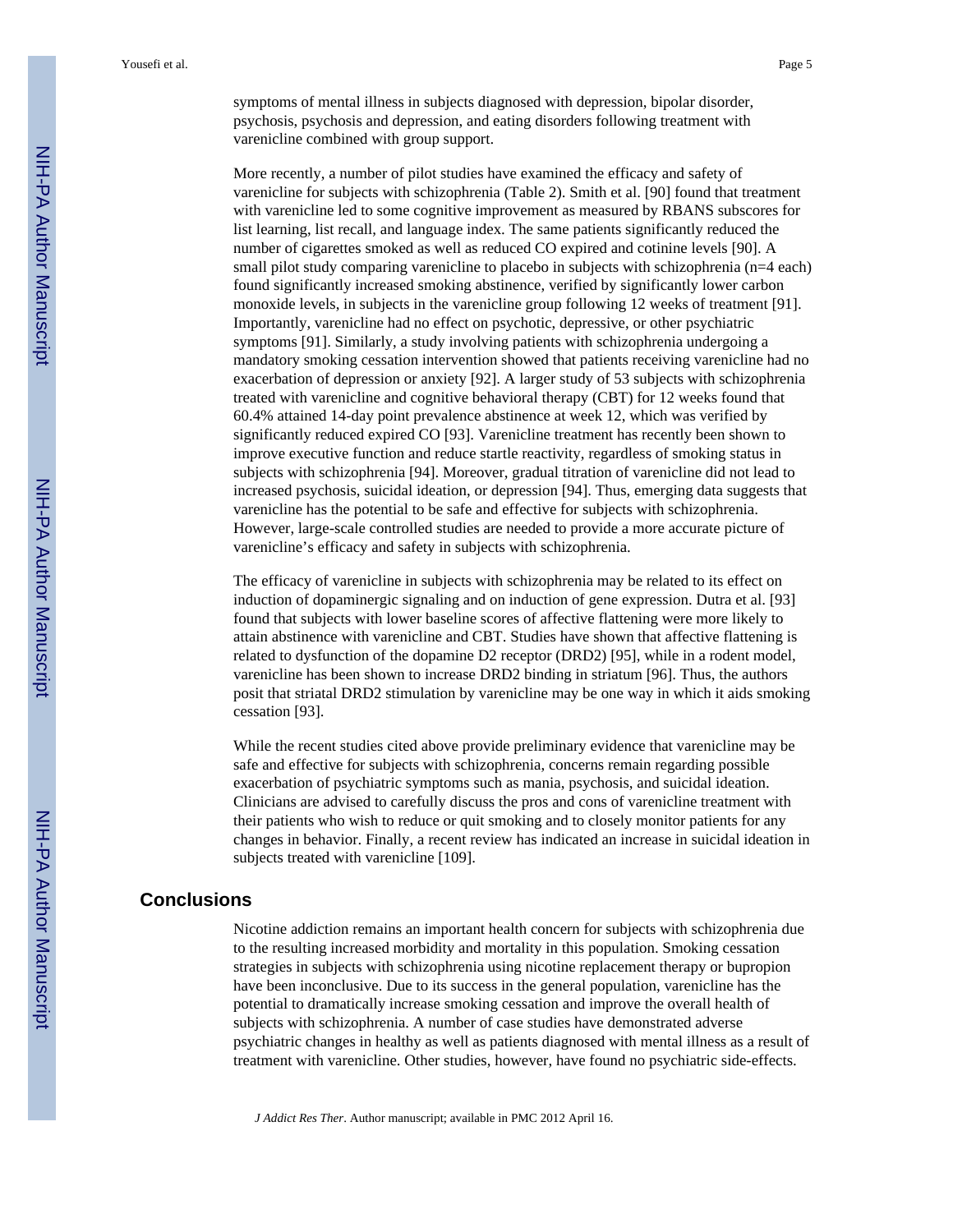Careful monitoring of patients with schizophrenia receiving varenicline by clinicians is warranted. There are currently few controlled studies of varenicline to determine its safety and efficacy in subjects with schizophrenia. Further large-scale studies are required, as well as research into varenicline's mode of action to determine if widespread use in this population is warranted.

#### **Acknowledgments**

Grant support from the National Institute on Drug Abuse (Grant # R01DA024674-01A1) to SHF is gratefully acknowledged.

#### **References**

- 1. Fatemi SH, Folsom TD. The neurodevelopmental hypothesis of schizophrenia, revisited. Schizophr Bull. 2009; 35:528–548. [PubMed: 19223657]
- 2. Meltzer, HY.; Fatemi, SH. Schizophrenia and other psychotic disorders. In: Ebert, M.; Loosen, PT.; Nurcombe, B., editors. Current Diagnosis and Treatment in Psychiatry. Norwalk CT: Appleton and Lange; 2000. p. 260-277.
- 3. Frances RJ. Schizophrenia and substance abuse. Psych Annals. 1996; 26:523–527.
- 4. Westermeyer, J. Schizophrenia and substance abuse. In: Tasman, A.; Riba, MA., editors. Review of Psychiatry. Vol. 11. Washington DC: American Psychiatric Publishers; 1992. p. 379-401.
- 5. Goff DC, Henderson DC, Amico E. Cigarette smoking in schizophrenia: relationship to psychopathology and medication side effects. Am J Psychiatry. 1992; 149:1189–1194. [PubMed: 1503131]
- 6. Hughes JR, Hatsukami DK, Mitchell JE, Dahlgren LA. Prevalence of smoking among psychiatric outpatients. Am J Psychiatry. 1986; 143:993–997. [PubMed: 3487983]
- 7. Patkar AA, Gopalakrishnan R, Lunda A, Leone FT, Certa KM, et al. Relationship between tobacco smoking and positive and negative symptoms in schizophrenia. J Nerv Ment Dis. 2002; 190:604– 610. [PubMed: 12357094]
- 8. Procyshyn RM, Tse G, Sin O, Flynn S. Concomitant clozapine reduces smoking in patients treated with risperidone. Eur Neuropsychoph. 2002; 12:77–80.
- 9. Centers for Disease Control and Prevention . Vital signs: current cigarette smoking among adults aged > or = 18 years ---United States 2009. MMWR Morb Mortal Wkly Rep. 2010; 59:1135–1140. [PubMed: 20829747]
- 10. Dalack GW, Meador-Woodruff JH. Acute feasibility and safety of a smoking reduction strategy for smokers with schizophrenia. Nicotine Tob Res. 1999; 1:53–57. [PubMed: 11072388]
- 11. de Leon J, Diaz FJ. A meta-analysis of worldwide studies demonstrates an association between schizophrenia and tobacco smoking behaviors. Schizophr Res. 2005; 76:135–157. [PubMed: 15949648]
- 12. Himelhoch S, Lehman A, Kreyenbuhl J, Daumit G, Brown C, et al. Prevalence of chronic obstructive pulmonary disease among those with serious mental illness. Am J Psychiatry. 2004; 161:2317–2319. [PubMed: 15569908]
- 13. Lichtermann D, Ekelund J, Pukkala E, Tanskanen A, Lönnqvist J. Incidence of cancer among persons with schizophrenia and their relatives. Arch Gen Psychiatry. 2001; 58:573–578. [PubMed: 11386986]
- 14. Tran E, Rouillon F, Loze JY, Casadebaig F, Philippe A, et al. Cancer mortality in patients with schizophrenia: an 11-year prospective cohort study. Cancer. 2009; 115:3555–3562. [PubMed: 19548261]
- 15. Bushe CJ, Hodgson R. Schizophrenia and cancer: in 2010 do we understand the connection? Can J Psychiatry. 2010; 55:761–767. [PubMed: 21172096]
- 16. Wang Y, He G, He L, McGrath J. Do shared mechanisms underlying cell cycle regulation and synaptic plasticity underlie the reduced incidence of cancer in schizophrenia? Schizophr Res. 2011; 130:282–284. [PubMed: 21680154]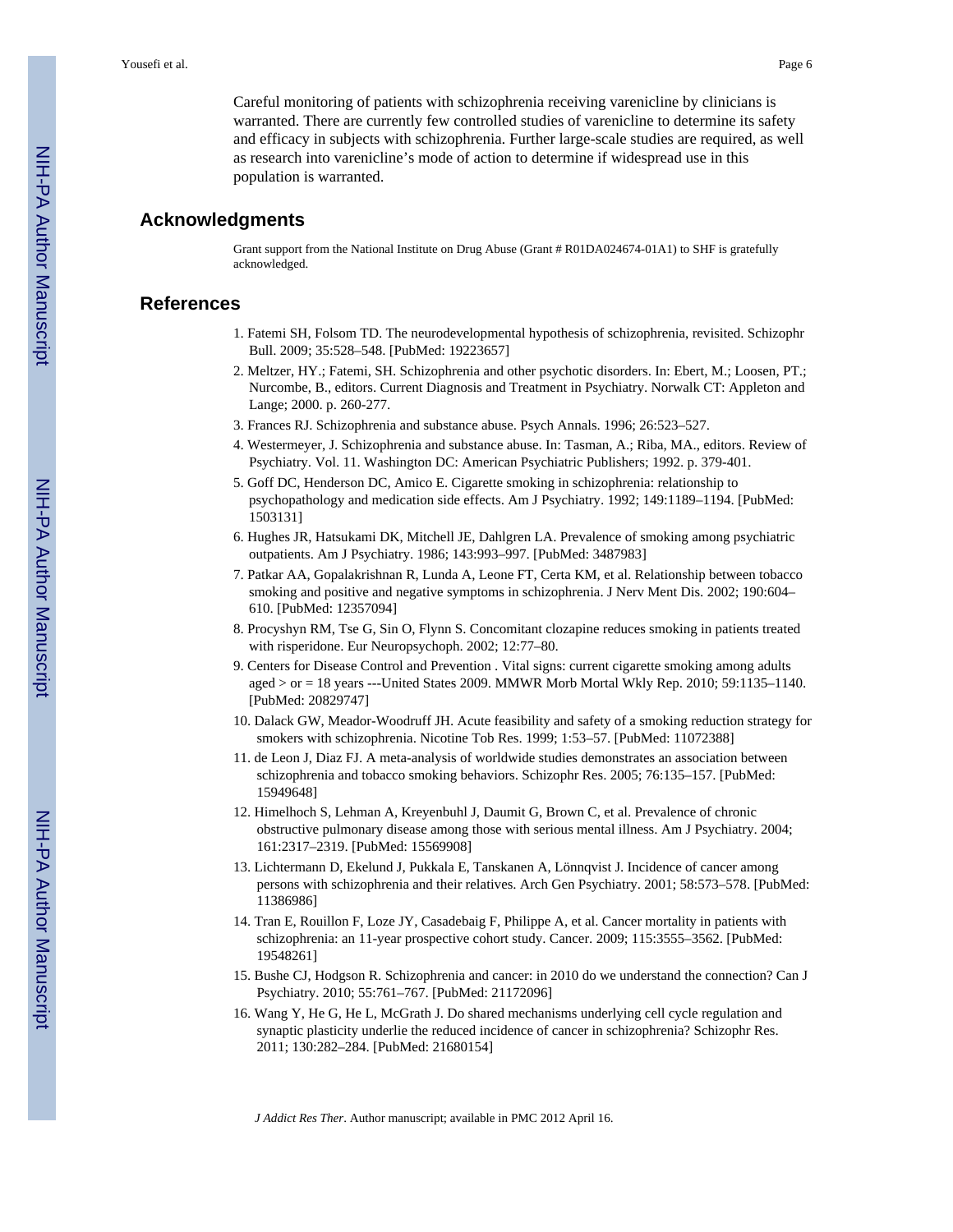- 17. Dalack GW, Healy DJ, Meador-Woodruff JH. Nicotine dependence and schizophrenia: clinical phenomenon and laboratory findings. Am J Psychiatry. 1998; 155:1490–1501. [PubMed: 9812108]
- 18. Ziedonis DM, George TP. Schizophrenia and nicotine use: report of a pilot smoking cessation program and review of neurobiological and clinical issues. Schizophr Bull. 1997; 23:247–254. [PubMed: 9165635]
- 19. Glynn SM, Sussman S. Why patients smoke. Hosp Community Psychiatry. 1990; 41:1027–1028. [PubMed: 2210702]
- 20. Gurpegui M, Martinez-Ortega JM, Jurado D, Aguilar MC, Diaz FJ, et al. Subjective effects and the main reason for smoking in outpatients with schizophrenia: a case-control study. Comp Psychiatry. 2007; 48:186–191.
- 21. Adler LE, Olincy A, Waldo M, Harris JG, Griffith J, et al. Schizophrenia, sensory gating, and nicotinic receptors. Schizophr Bull. 1998; 24:189–202. [PubMed: 9613620]
- 22. Lyon ER. A review of the effects of nicotine on schizophrenia and antipsychotic medications. Psychiatr Serv. 1999; 50:1346–1350. [PubMed: 10506305]
- 23. Ziedonis D, Hitsman B, Beckham JC, Zvolensky M, Adler LE, et al. Tobacco use and cessation in psychiatric disorders: National Institute of Mental Health report. Nicotine Tob Res. 2008; 10:1691–1715. [PubMed: 19023823]
- 24. Ziedonis D, Williams JM, Smelson D. Serious mental illness and tobacco addiction: a model program to address this common but neglected issue. Am J Med Sci. 2003; 326:223–230. [PubMed: 14557739]
- 25. Gustafson R. Operant conditioning of activities of daily living on a psychogeriatric ward: a simple method. Psychol Rep. 1992; 70:603–607. [PubMed: 1598377]
- 26. Corrigall WA. Understanding brain mechanisms in nicotine reinforcement. Br J Addict. 1991; 86:507–510. [PubMed: 1859913]
- 27. Imperato A, Mulas A, Di Chiara G. Nicotine preferentially stimulates dopamine release in the limbic system of freely moving rats. Eur J Pharmacol. 1986; 132:337–338. [PubMed: 3816984]
- 28. Mereu G, Yoon KW, Boi V, Gessa GL, Naes L, et al. Preferential stimulation of ventral tegmental area dopaminergic neurons by nicotine. Eur J Pharmacol. 1987; 141:395–399. [PubMed: 3666033]
- 29. Fibiger, HC.; Phillips, AG. Reward, motivation, cognition: psychobiology of mesotelencephalic dopamine systems. In: Bloom, FE., editor. Handbook of Physiology, Section I: The Nervous System, Vol 4: Intrinsic Regulatory Systems of the Brain. New York: Oxford University Press; 1986.
- 30. Koob GF, Bloom FE. Cellular and molecular mechanisms of drug dependence. Science. 1988; 242:715–723. [PubMed: 2903550]
- 31. Wise RA, Bozarth MA. Brain reward circuitry: four circuit elements "wired" in apparent series. Brain Res Bull. 1984; 12:203–208. [PubMed: 6609751]
- 32. Fowler JS, Volkow ND, Wang GJ, Pappas N, Logan J, et al. Inhibition of monoamine oxidase B in the brains of smokers. Nature. 1996; 379:733–736. [PubMed: 8602220]
- 33. Carlsson A, Waters N, Carlsson ML. Neurotransmitter interactions in schizophrenia-therapeutic implications. Eur Arch Psychiatry Clin Neurosci. 1999; 249:37–43. [PubMed: 10654107]
- 34. AE, Mays VK, Rigotti NA, Tisdale T, Cather C, et al. A pilot trial of bupropion added to cognitive behavioral therapy for smoking cessation in schizophrenia. Nicotine Tob Res. 2001; 3:397–403. [PubMed: 11694208]
- 35. Evins AE, Cather C, Deckersbach T, Freudenreich O, Culhane MA, et al. A double-blind placebocontrolled trial of bupropion sustained-release for smoking cessation in schizophrenia. J Clin Psychopharmacol. 2005; 25:218–225. [PubMed: 15876899]
- 36. Fatemi SH, Stary JM, Hatsukami DK, Murphy SE. A double-blind placebo-controlled cross over trial of bupropion in smoking reduction in schizophrenia. Schizophr Res. 2005; 76:353–356. [PubMed: 15949668]
- 37. George TP, Vessicchio JC, Termine A, Bregartner TA, Feingold A, et al. A placebo controlled trial of bupropion for smoking cessation in schizophrenia. Biol Psychiatry. 2002; 52:53–61. [PubMed: 12079730]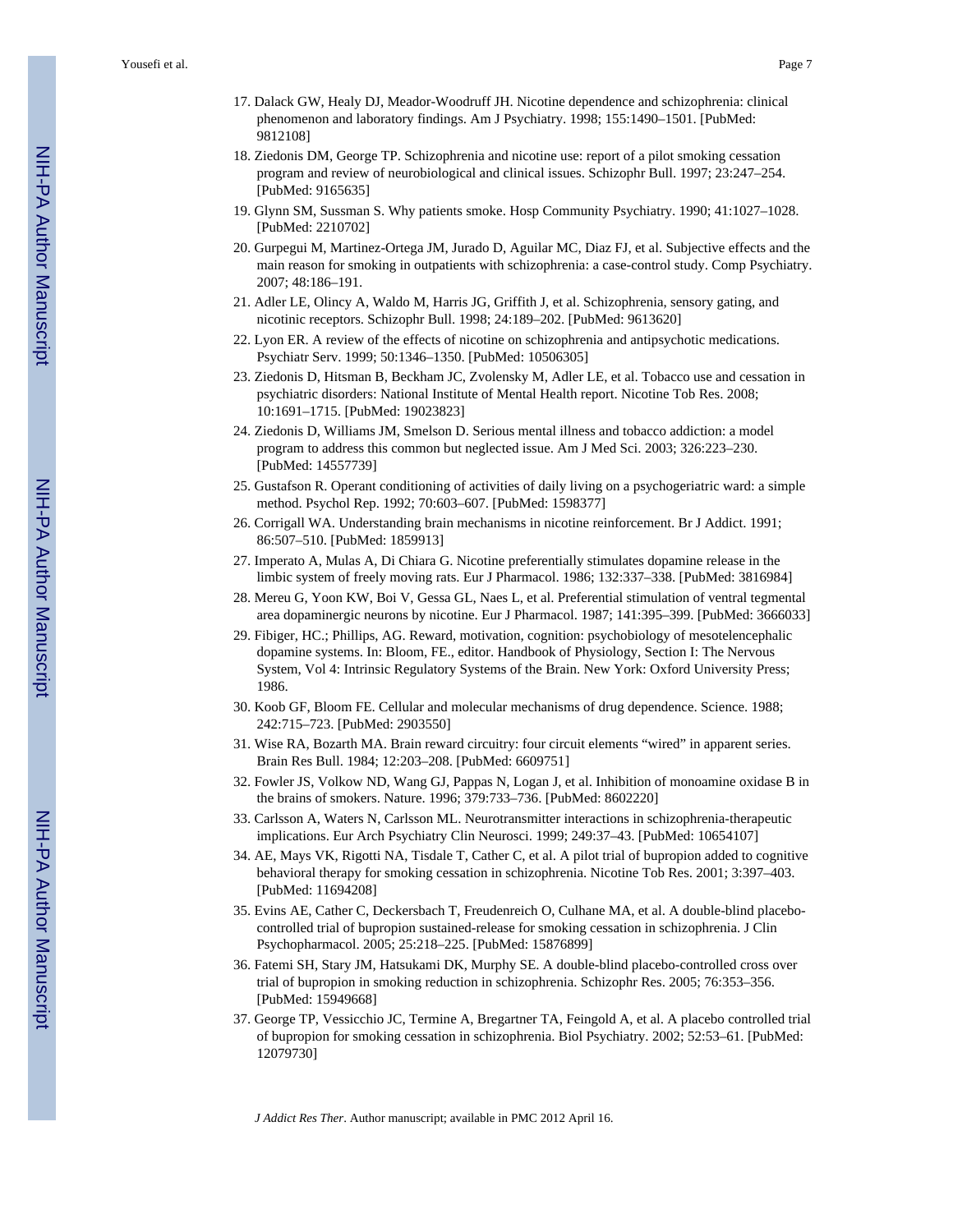- 38. George TP, Vessicchio JC, Sacco KA, Weinberger AH, Dudas MM, et al. A placebo-controlled trial of bupropion combined with nicotine patch for smoking cessation in schizophrenia. Biol Psychiatry. 2008; 63:1092–1096. [PubMed: 18096137]
- 39. Weiner E, Ball MP, Summerfelt A, Gold J, Buchanan RW. Effects of sustained-release bupropion and supportive group therapy on cigarette consumption in patients with schizophrenia. Am J Psychiatry. 2001; 158:635–637. [PubMed: 11282701]
- 40. Tsoi DT, Porwal M, Webster AC. Efficacy smoking cessation and reduction in schizophrenia: a systematic review and meta-analysis. Br J Psychiatry. 2010; 196:346–353. [PubMed: 20435957]
- 41. Levin ED, Wilson W, Rose JE, McEvoy J. Nicotine-haloperidol interactions and cognitive performance in schizophrenics. Neuropsychopharmacology. 1996; 15:429–436. [PubMed: 8914115]
- 42. McEvoy JP, Freudenreich O, Levin ED, Rose JE. Haloperidol increases smoking in patients with schizophrenia. Psychopharmacology (Berl). 1995; 119:124–126. [PubMed: 7675943]
- 43. Yang YK, Nelson L, Kamaraju L, Wilson W, McEvoy JP. Nicotine decreases bradykinesia-rigidity in haloperidol-treated patients with schizophrenia. Neuropsychopharmacology. 2002; 27:684–686. [PubMed: 12377405]
- 44. de Leon J, Diaz FJ, Josiassen RC, Cooper TB, Simpson GM. Does clozapine decrease smoking? Prog Neuropsychopharmacol Biol Psychiatry. 2005; 29:757–762. [PubMed: 15951089]
- 45. George TP, Sernyak MJ, Ziedonis DM, Woods SW. Effects of clozapine on smoking in chronic schizophrenic outpatients. J Clin Psychiatry. 1995; 56:344–346. [PubMed: 7635849]
- 46. McEvoy JP, Freudenreich O, Wilson WH. Smoking and therapeutic response to clozapine in patients with schizophrenia. Biol Psychiatry. 1999; 46:125–129. [PubMed: 10394482]
- 47. George TP, Ziedonis DM, Feingold A, Pepper WT, Satterburg CA, et al. Nicotine transdermal patch and atypical antipsychotic medications for smoking cessation in schizophrenia. Am J Psychiatry. 2000; 157:1835–1842. [PubMed: 11058482]
- 48. Fowler CD, Arends MA, Kenny PJ. Subtypes of nicotinic acetylcholine receptors in nicotine reward, dependence, and withdrawal: evidence from genetically modified mice. Behav Pharmacol. 2008; 19:461–484. [PubMed: 18690103]
- 49. Markou A. Review: Neurobiology of nicotine dependence. Philos Trans R Soc Lond B Biol Sci. 2008; 363:3159–3168. [PubMed: 18640919]
- 50. Marubio LM, Gardier AM, Durier S, David D, Klink R, et al. Effects of nicotine in the dopaminergic system of mice lacking the alpha4 subunit of neuronal nicotinic acetylcholine receptors. Eur J Neurosci. 2003; 17:1329–1337. [PubMed: 12713636]
- 51. Picciotto MR, Zoli M, Rimondini R, Lena C, Marubio LM, et al. Acetylcholine receptors containing the beta2 subunit are involved in the reinforcing properties of nicotine. Nature. 1998; 39:173–177. [PubMed: 9428762]
- 52. Tapper AR, McKinney SL, Nashmi R, Schwarz J, Deshpande P, et al. Nicotine activation of alpha4\* receptors: sufficient for reward, tolerance, and sensitization. Science. 2004; 306:1029– 1032. [PubMed: 15528443]
- 53. Coe JW, Brooks PR, Vatelino MG, Wirtz MC, Arnold EP, et al. Varenicline: an alpha4beta2 nicotinic receptor partial agonist for smoking cessation. J Med Chem. 2005; 48:3474–3477. [PubMed: 15887955]
- 54. Aubin HJ, Bobak A, Britton JR, Oncken C, Billing CB Jr, et al. Varenicline versus transdermal nicotine patch for smoking cessation: results from a randomised, open-label trial. Thorax. 2008; 63:717–724. [PubMed: 18263663]
- 55. Bolliger CT, Issa JS, Posadas-Valay R, Safwat T, Abreu P, et al. Effects of varenicline in adult smokers: a multinational, 24-week, randomized, double-blind, placebo-controlled study. Clin Ther. 2011; 33:465–477. [PubMed: 21635992]
- 56. Boudrez H, Gratziou C, Messig M, Metcalfe M. Effectiveness of varenicline as an aid to smoking cessation : results of an inter-European observational study. Curr Med Res Opin. 2011; 27:769– 775. [PubMed: 21294601]
- 57. Gonzales D, Rennard SI, Nides M, Oncken C, Azoulay S, et al. Varenicline, an alpha4beta2 nicotinic acetylcholine receptor partial agonist, vs sustained-release bupropion and placebo for smoking cessation: a randomized controlled trial. JAMA. 2006; 296:47–55. [PubMed: 16820546]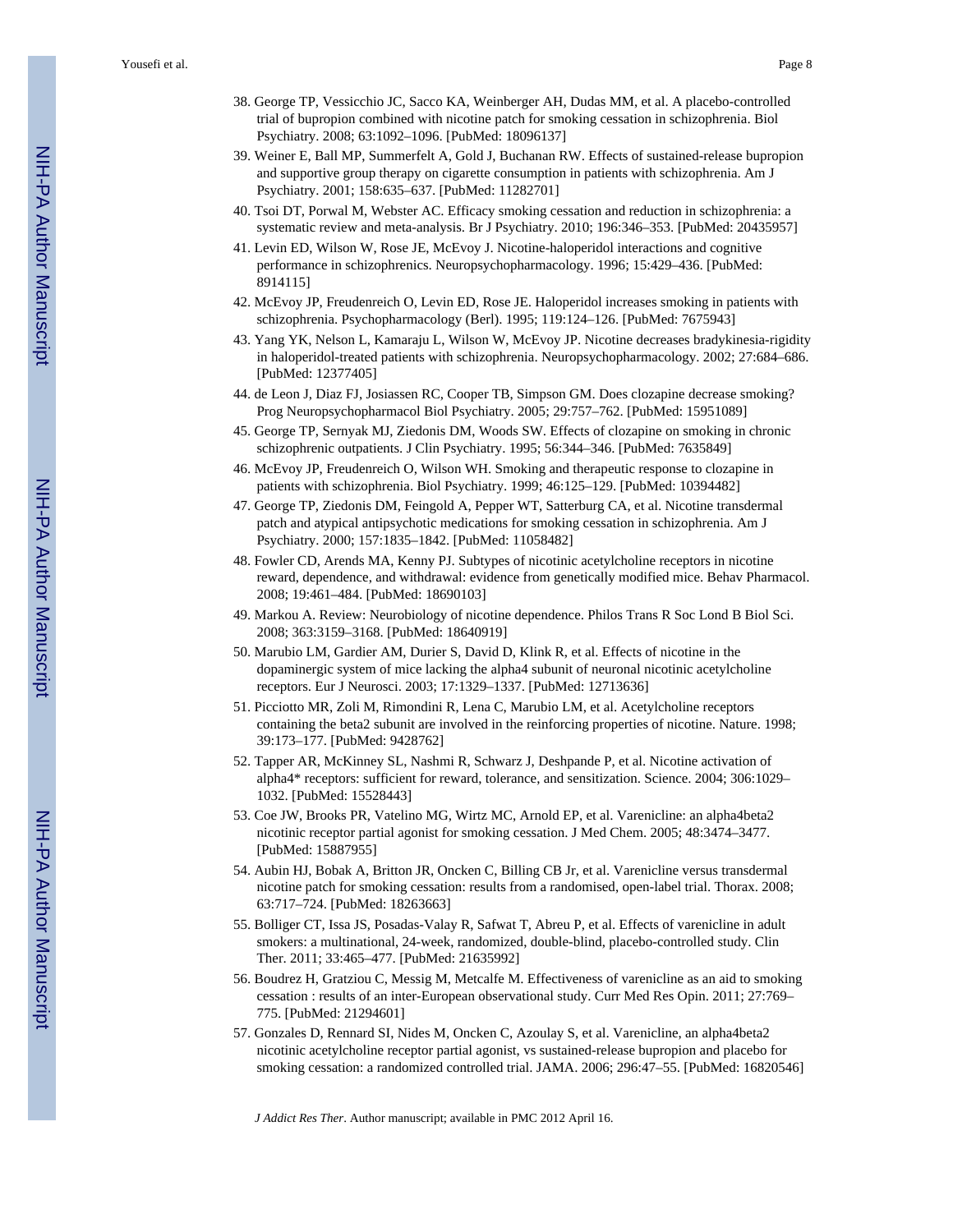- 58. Grassi MC, Enea D, Ferketich AK, Lu B, Pasquariello S, et al. Effectiveness of varenicline for smoking cessation: a 1-year follow-up study. J Subst Abuse Treat. 2011; 41:64–70. [PubMed: 21349681]
- 59. Jorenby DE, Hays JT, Rigotti NA, Azoulay S, Watsky EJ, et al. Efficacy of varenicline, an alpha4beta2 nicotinic acetylcholine receptor partial agonist, vs placebo or sustained-release bupropion for smoking cessation: a randomized controlled trial. JAMA. 2006; 296:56–63. [PubMed: 16820547]
- 60. Niaura R, Hays JT, Jorenby DE, Leone FT, Pappas JE, et al. The efficacy and safety of varenicline for smoking cessation using a flexible dosing strategy in adult smokers: a randomized controlled trial. Curr Med Res Opin. 2008; 24:1931–1941. [PubMed: 18513462]
- 61. Nides M, Glover ED, Reus VI, Christen AG, Make BJ, et al. Varenicline and safety of bupropion for Versus Bupropion SR or placebo for smoking cessation: a pooled analysis. Am J Health Behav. 2008; 32:664–675. [PubMed: 18442345]
- 62. Sofuoglu M, Duffey D, Mooney ME. Varenicline increases smoking abstinence at 6 months to a year compared with placebo or bupropion; nausea is the most commonly reported adverse effect. Evid Based Med. 2011; 16:113–114. [PubMed: 21393304]
- 63. Tonstad S, Tonnesen P, Hajek P, Williams KE, Billing CB, et al. Effect of maintenance therapy with varenicline on smoking cessation: a randomized controlled trial. JAMA. 2006; 296:64–71. [PubMed: 16820548]
- 64. West R, Baker CL, Cappelleri JC, Bushmakin AG. Effect of varenicline and bupropion SR on craving, nicotine withdrawal symptoms, and rewarding effects of smoking during a quit attempt. Psychopharmacology (Berl). 2008; 197:371–377. [PubMed: 18084743]
- 65. Tonstad S. Varenicline for smoking cessation. Expert Rev Neurother. 2007; 7:121–127. [PubMed: 17286546]
- 66. Kristensen PL, Pedersen-Bjergaard U, Thorsteinsson B. Varenicline may trigger severe hypoglycaemia in Type 1 diabetes. Diabet Med. 2008; 25:625–626. [PubMed: 18346160]
- 67. Moore TJ, Glenmullen J, Furberg CD. Thoughts and acts of aggression/ violence towards others reported in association with varenicline. Ann Pharmacother. 2010; 44:1389–1394. [PubMed: 20647416]
- 68. Food and Drug Administration. 2011. www.fda.gov/Drugs/DrugSafety/ucm264436.htm
- 69. Obach RS, Reed-Hagen AE, Krueger SS, Obach BJ, O'Connell TN, et al. Metabolism and disposition of varenicline, a selective alpha4beta2 acetylcholine receptor partial agonist, in vivo and in vitro. Drug Metab Dispos. 2006; 34:121–130. [PubMed: 16221753]
- 70. Burstein AH, Clark DJ, O'Gorman M, Willavize SA, Brayman TG, et al. Lack of pharmacokinetic and pharmacodynamic interactions between a smoking cessation therapy, varenicline, and warfarin: an in vivo and in vitro study. J Clin Pharmacol. 2007; 47:1421–1429. [PubMed: 17962429]
- 71. Bertilsson L. Metabolism of antidepressant and neuroleptic drugs by cytochrome p450s: clinical and interethnic aspects. Clin Pharmacol Ther. 2007; 82:606–609. [PubMed: 17898711]
- 72. Bondolfi G, Morel F, Crettol S, Rachid F, Baumann P, et al. Increased clozapine plasma concentrations and side effects induced by smoking cessation in 2 CYP1A2 genotyped patients. Ther Drug Monit. 2005; 27:539–543. [PubMed: 16044115]
- 73. Schaffer SD, Yoon S, Zadezensky I. A review of smoking cessation: potentially risky effects on prescribed medications. J Clin Nurs. 2009; 18:1533–1540. [PubMed: 19490292]
- 74. Ahmed AI. A manic episode in a 64-year-old man: an adverse effect of varenicline. Gen Hosp Psychiatry. 2011; 33:200, e9–e11. [PubMed: 21596218]
- 75. Francois D, Odom A, Kotbi N. A case of late-life onset mania during Varenicline assisted smoking cessation. Int J Geriatr Psychiatry. 2011; 26:658–659. [PubMed: 21480382]
- 76. Freedman R. Exacerbation of schizophrenia by varenicline. Am J Psychiatry. 2007; 164:1269. [PubMed: 17671295]
- 77. Hussain S, Kayne E, Guwanardane N, Petrides G. Varenicline induced mania in a 51 year old patient without history of bipolar illness. Prog Neuropsychopharmacol Biol Psychiatry. 2011; 35:1162–1163. [PubMed: 21396974]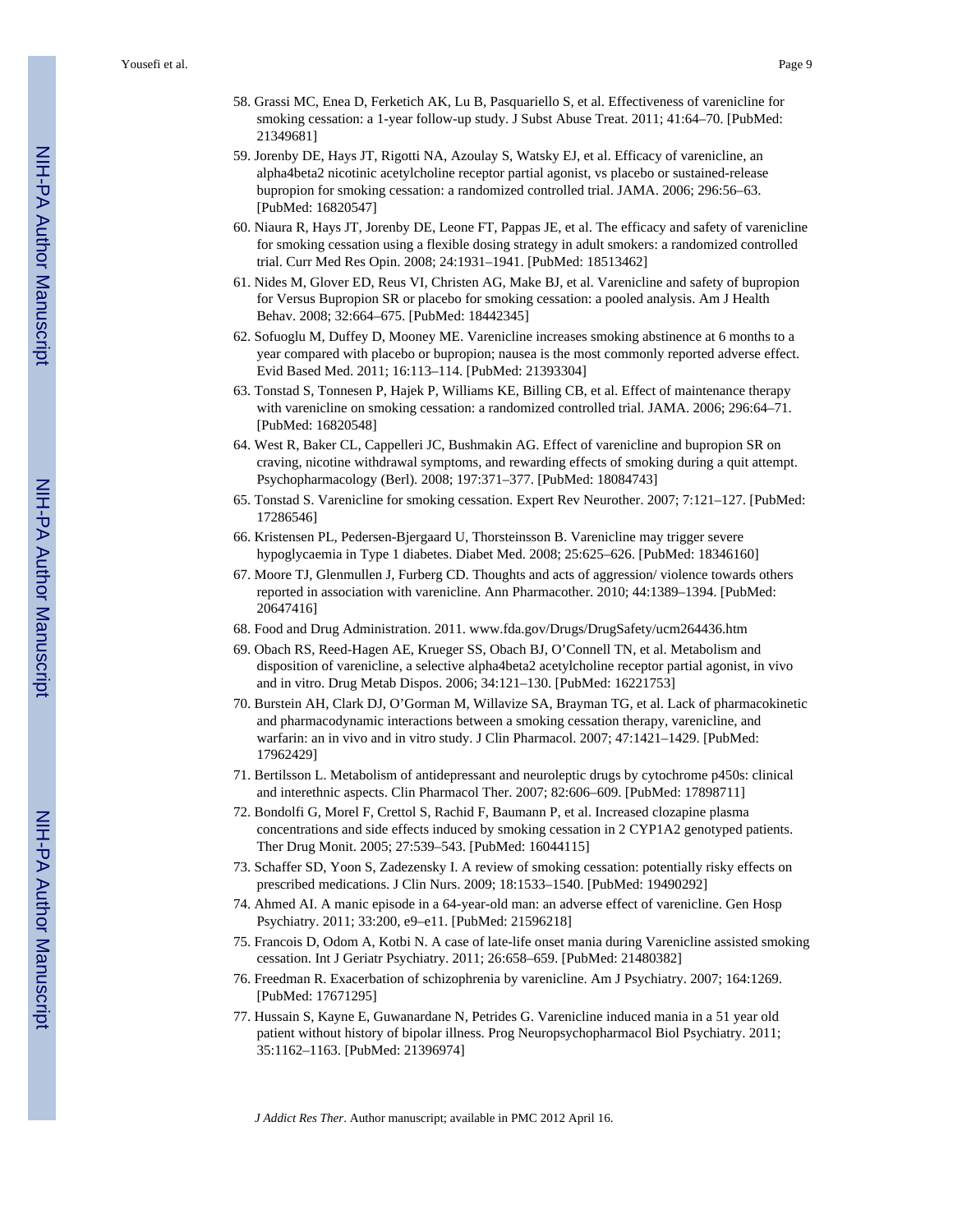- 78. Ismail Z, Syms J, Blumberger D, George TP. Varenicline induced polydipsia and hyponatremia in a patient with schizophrenia. Schizophr Res. 2010; 119:268. [PubMed: 20178890]
- 79. Kohen I, Kremen N. Varenicline-induced manic episode in a patient with bipolar disorder. Am J Psychiatry. 2007; 164:1269–1270. [PubMed: 17671294]
- 80. MacSuibhne S, Giwa TA, McCauley MD. Varenicline (champix)-associated manic relapse in bipolar affective disorder. Ir Med J. 2010; 103:286. [PubMed: 21186758]
- 81. Morstad AE, Kutscher EC, Kennedy WK, Carnahan RM. Hypomania with agitation associated with varenicline use in bipolar II disorder. Ann Pharmacother. 2008; 42:288–289. [PubMed: 18198241]
- 82. Popkin MK. Exacerbation of recurrent depression with varenicline. Am J Psychiatry. 2008; 165:774. [PubMed: 18519539]
- 83. Waldo MC, Woodward L, Adler LE. Varenicline and P50 auditory gating in medicated schizophrenic patients: a pilot study. Psychiatry Res. 2010; 175:179–180. [PubMed: 19959243]
- 84. Food and Drug Administration. 2008. <http://www.fda.gov/cder/drug/advisory/varenicline.htm>
- 85. Garza D, Murphy M, Tseng L-J, Riordan HJ, Chatterjee A. A double-blind randomized placebocontrolled pilot study of neuropsychiatric adverse events in abstinent smokers treated with varenicline or placebo. Biol Psychiatry. 2011; 69:1075–1082. [PubMed: 21295286]
- 86. Anghelescu I. Successful smoking cessation and improvement of negative symptoms with varenicline in a stable schizophrenia patient. J Neuropsychiatry Clin Neurosci. 2009; 21:102–103. [PubMed: 19359464]
- 87. Fatemi SH. Varenicline efficacy and tolerability in a subject with schizophrenia. Schizophr Res. 2008; 103:328–329. [PubMed: 18572388]
- 88. Evins AE, Goff DC. Varenicline treatment for smokers with schizophrenia: a case series. J Clin Psychiatry. 2008; 69:1016. [PubMed: 18683999]
- 89. Stapleton JA, Watson L, Spirling LI, Smith R, Milbrandt A, et al. Varenicline in the routine treatment of tobacco dependence: a pre-post comparison with nicotine replacement therapy and an evaluation in those with mental illness. Addiction. 2008; 103:146–154. [PubMed: 18028247]
- 90. Smith RC, Lindenmayer JP, Davis JM, Cornwell J, Noth K, et al. Cognitive and antismoking effects of varenicline in patients with schizophrenia or schizoaffective disorder. Schizophr Res. 2009; 110:149–155. [PubMed: 19251401]
- 91. Weiner E, Buchholz A, Coffay A, Liu F, McMahon RP, et al. Varenicline for smoking cessation in people with schizophrenia: a double blind randomized pilot study. Schizophr Res. 2011; 129:94– 95. [PubMed: 21376537]
- 92. Liu ME, Tsai SJ, Jeang SY, Peng SL, Wu SL, et al. Varenicline prevents affective and cognitive exacerbation during smoking abstinence in male patients with schizophrenia. Psychiatry Res. 2011; 190:79–84. [PubMed: 21636135]
- 93. Dutra SJ, Stoeckel LE, Carlini SV, Pizzagalli DA, Evins AE. Varenicline as a smoking cessation aide in schizophrenia: effects on smoking behavior and reward sensitivity. Psychopharmacology (Berl). 2012; 219:25–34. [PubMed: 21695488]
- 94. Hong LE, Thaker GK, McMahon RP, Summerfelt A, Rachbeisel J, et al. Effects of Moderate-Dose Treatment with Varenicline on Neurobiological and Cognitive Biomarkers in Smokers and Nonsmokers with Schizophrenia and Schizoaffective Disorder. Arch Gen Psychiatry. 2011; 68:1195–1206. [PubMed: 21810630]
- 95. Heinz A, Knable MB, Coppola R, Gorey JG, Jones DW, et al. Psychomotor slowing, negative symptoms and dopamine receptor availability—an IBZM SPECT study in neuroleptic-treated and drug-free schizophrenic patients. Schizophr Res. 1998; 31:19–26. [PubMed: 9633833]
- 96. Crunelle CL, Miller ML, de Bruin K, van den Brink W, Booij J. Varenicline increases striatal dopamine D (2/3) receptor binding in rats. Addict Biol. 2009; 14:500–502. [PubMed: 19650815]
- 97. McClure JB, Swan GE, Jack L, Catz SL, Zbikowski SM, et al. Mood, side-effects and smoking outcomes among persons with and without probable lifetime depression taking varenicline. J Gen Intern Med. 2009; 24:563–569. [PubMed: 19238488]
- 98. Philip NS, Carpenter LL, Tyrka AR, Whiteley LB, Price LH. Varenicline augmentation in depressed smokers: an 8-week, open-label study. J Clin Psychiatry. 2009; 70:1026–1031. [PubMed: 19323966]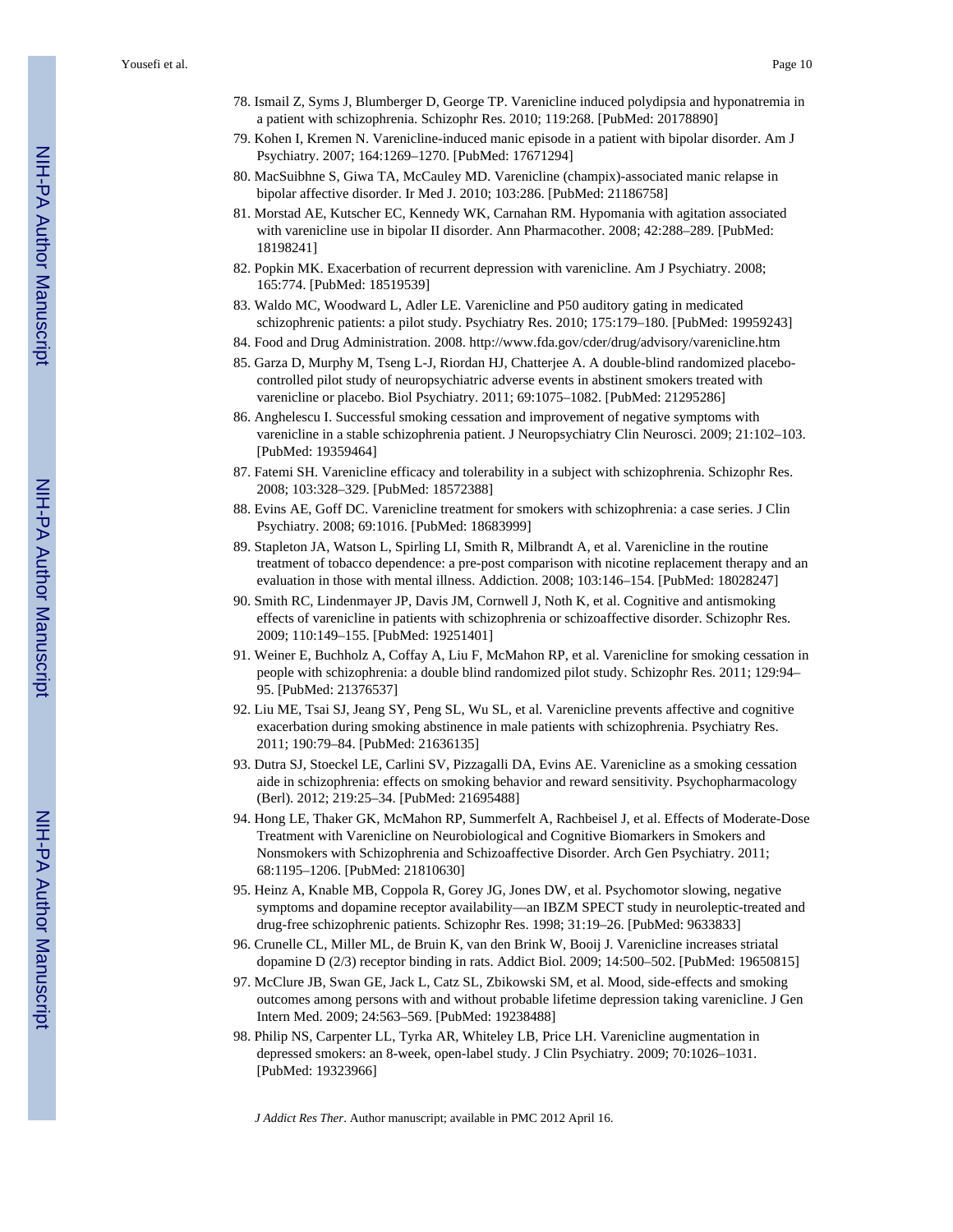- 99. Tonstad S, Davies S, Flammer M, Russ C, Hughes J. Psychiatric adverse events in randomized, double-blind, placebo-controlled clinical trials of varenicline: a pooled analysis. Drug Saf. 2010; 33:289–301. [PubMed: 20297861]
- 100. Pirmoradi P, Roshan S, Nadem SS. Neuropsychiatric disturbance after initiation of varenicline in a patient with a history of alcohol abuse and major depression. Am J Health Syst Pharm. 2008; 65:1624–1626. [PubMed: 18714108]
- 101. Pumariega AJ, Nelson R, Rotenberg L. Varenicline-induced mixed mood and psychotic episode in a patient with a past history of depression. CNS Spectr. 2008; 13:511–514. [PubMed: 18567975]
- 102. DiPaula BA, Thomas MD. Worsening psychosis induced by varenicline in a hospitalized psychiatric patient. Pharmacotherapy. 2009; 29:852–857. [PubMed: 19558259]
- 103. Liu ME, Tsai SJ, Yang ST. Varenicline-induced mixed mood and psychotic episode in a patient with Schizoaffective Disorder. CNS Spectr. 2009; 14:346. [PubMed: 19773709]
- 104. Lyon G. Possible varenicline-induced paranoia and irritability in a patient with major depressive disorder, borderline personality disorder, and methamphetamine abuse in remission. J Clin Psychopharmacol. 2008; 28:720–721. [PubMed: 19011454]
- 105. Alhatem F, Black JE. Varenicline-induced mania in a bipolar patient. Clin Neuropharmacol. 2009; 32:117–118. [PubMed: 19512966]
- 106. Kutscher EC, Stanley M, Oehlke K. Chantix-induced mental status changes in a young healthy female. S D Med. 2009; 62:193–195. [PubMed: 19489343]
- 107. Raidoo BM, Kutscher EC. Visual hallucinations associated with varenicline: a case report. J Med Case Reports. 2009; 3:7560. [PubMed: 19830213]
- 108. Cinemre B, Akdag ST, Metin O, Doganavsargil O. Varenicline-induced psychosis. CNS Spectr. 2010; 15:470–472. [PubMed: 20676055]
- 109. Moore TJ, Furberg CD, Glenmullen J, Maltsberger JT, Singh S. Suicidal behavior and depression in smoking cessation treatments. PLoS One. 2011; 6:e27016. [PubMed: 22073240]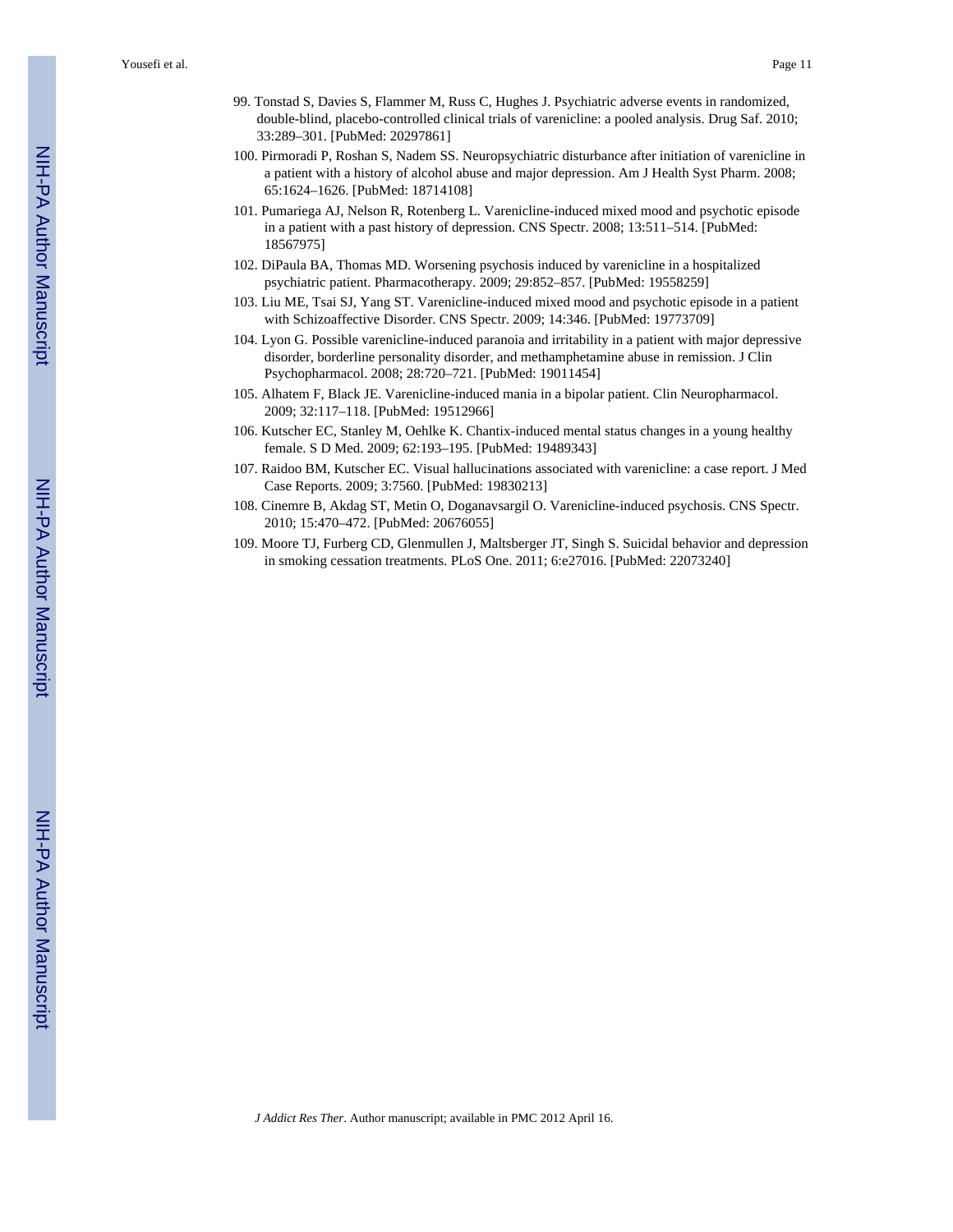#### **Table 1**

Commonly reported physical side effects of varenicline.

| <b>Study</b>          | Population                                                                                | <b>Dosage</b> | Side Effects (including percentage experiencing a given<br>side effect)                                                                                         |  |
|-----------------------|-------------------------------------------------------------------------------------------|---------------|-----------------------------------------------------------------------------------------------------------------------------------------------------------------|--|
| Boudrez et al. [56]   | Non-psychiatric                                                                           | Not specified | Nausea $(8.9\%)$ , insomnia $(2.9\%)$ , and sleep disorder $(2.2\%)$                                                                                            |  |
| Gonzales et al. [57]  | Non-psychiatric                                                                           | 1 mg BID      | Nausea (28%), insomnia (14%), dry mouth (6.7%), headache<br>$(15.5\%)$ , and dizziness $(6\%)$                                                                  |  |
| Jorenby et al. [59]   | Non-psychiatric                                                                           | 1 mg BID      | Nausea (29.4%), insomnia (14.2%), abnormal dreams<br>$(13.1\%)$ , headache $(12.8\%)$ , and dry mouth $(5.5\%)$                                                 |  |
| Nides et al. [61]     | Non-psychiatric                                                                           | 1 mg BID      | Nausea (52%), insomnia (35.2%), headache (24%), abnormal<br>dreams $(15.2\%)$ , and taste perversion $(15.2\%)$                                                 |  |
| Garza et al. [85]     | Non-psychiatric                                                                           | 1 mg BID      | Nausea (37.7%), insomnia (30.9%), somnolence (20%), and<br>abnormal dreams (9.1%)                                                                               |  |
| Evins and Goff, [88]  | Schizophrenia                                                                             | 1 mg BID      | Nausea and vomiting (21.1%)                                                                                                                                     |  |
| Stapleton et al. [89] | Depression, bipolar disorder,<br>psychosis, psychosis and<br>depression, eating disorders | Not specified | Nausea (32.1%), and sleep disturbances (32.1%)                                                                                                                  |  |
| Smith et al. [90]     | Schizophrenia, schizoaffective                                                            | 1 mg BID      | Mild nausea, shaking, dry mouth, and tiredness-sleepiness<br>(57% of all patients experienced at least one side effect)                                         |  |
| Weiner et al. [91]    | Schizophrenia                                                                             | 1 mg BID      | Constipation (50%), insomnia (75%), and nausea (75%)                                                                                                            |  |
| Liu et al. [92]       | Schizophrenia                                                                             | 1 mg BID      | Nausea (10%), vomiting (10%), fatigue (5%), dry mouth<br>$(5\%)$ , muscle stiffness $(5\%)$ , and headache $(5\%)$                                              |  |
| McClure et al. [97]   | Depression                                                                                | 1 mg BID      | Tension/agitation $(51\%)$ , nausea $(61.6\%)$ , sleep disturbance<br>(46.4%), irritability (47.1%), confusion (19.3%), and<br>difficulty concentrating (33.4%) |  |
| Philip et al. [98]    | Depression                                                                                | 1 mg BID      | GI problem (21.4%), sleep disturbances, and irritability<br>$(7.1\%)$                                                                                           |  |
| Tonstad et al. [99]   | Non-psychiatric                                                                           | 1 mg BID      | Sleep disturbance (19.9%)                                                                                                                                       |  |

GI: Gastrointestinal

NIH-PA Author Manuscript NIH-PA Author Manuscript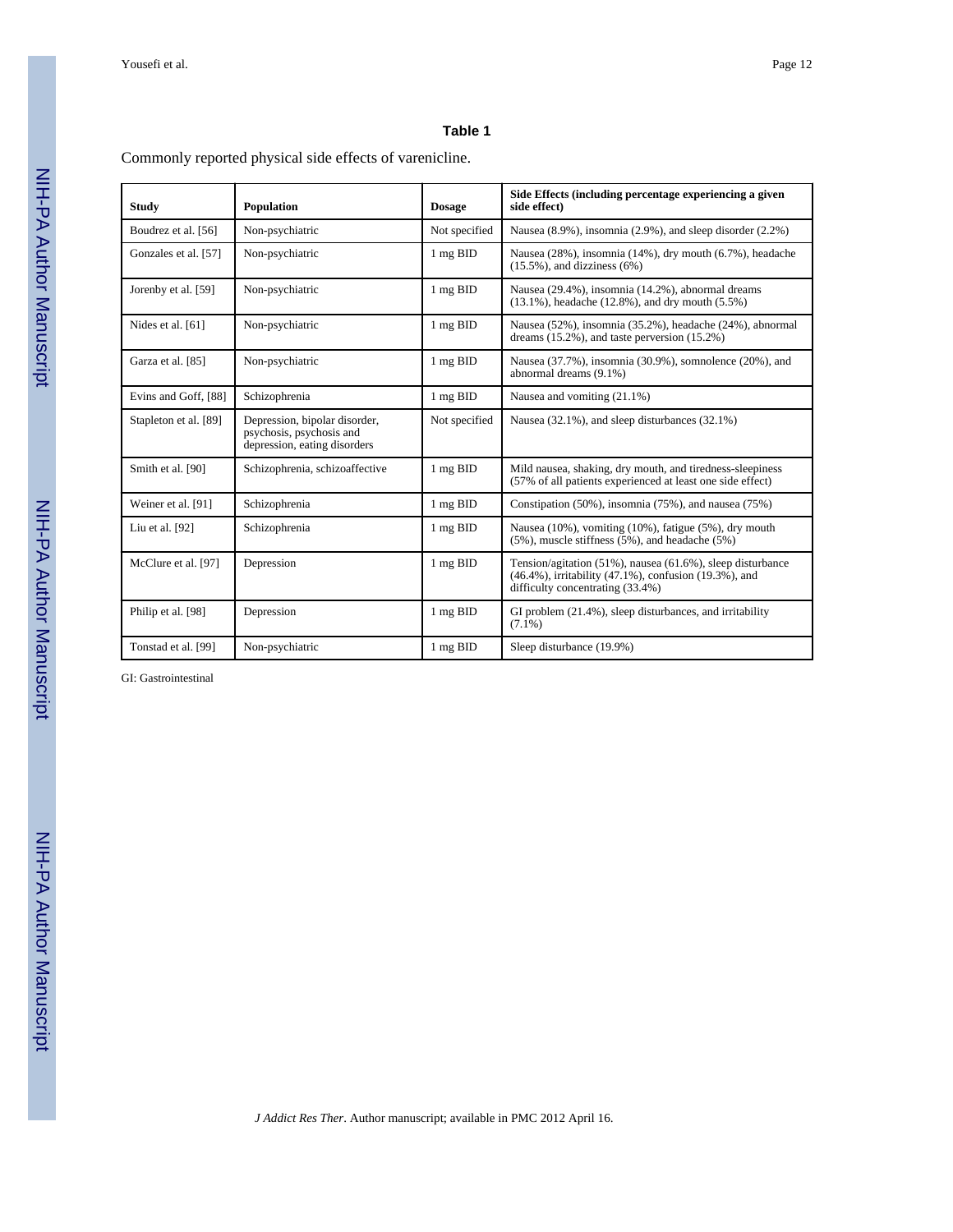#### **Table 2**

#### Psychiatric side effects of varenicline.

| <b>Study</b>              | Underlying disorder (N)                           | <b>Methods and Dosage</b>                                            | <b>Outcome</b>                                                                                                                                                    | <b>Concomitant medication</b>                                                                                                                                                                                               |
|---------------------------|---------------------------------------------------|----------------------------------------------------------------------|-------------------------------------------------------------------------------------------------------------------------------------------------------------------|-----------------------------------------------------------------------------------------------------------------------------------------------------------------------------------------------------------------------------|
| Ahmed et al. [74]         | Bipolar disorder (1)                              | Case report; Duration: 7<br>days (1mg/day)                           | Acute manic episode                                                                                                                                               | mianserin (90 mg/day),<br>oxazepam (10 mg/day),<br>acetylsalicylic acid (80 mg/<br>day), barnidipine (20 mg/day),<br>hydrochlorothiazide (12.5 mg/<br>day), perindopril (8 mg/day)<br>and rosuvastatin $(5 \text{ mg/day})$ |
| Francois et al.<br>$[75]$ | None $(1)$                                        | Case report; Duration: 7<br>days (dose not specified)                | Grandiose delusions,<br>agitation, insomnia, rapid<br>speech                                                                                                      | None                                                                                                                                                                                                                        |
| Freedman, [76]            | Schizophrenia (1)                                 | Case report; Duration: 5<br>days (1 mg BID)                          | Exacerbation of psychotic<br>symptoms                                                                                                                             | Thiothixene (10-15mg/day)                                                                                                                                                                                                   |
| Hussain et al. [77]       | History of mild depression<br>(1)                 | Case report; Duration:<br>approximately three<br>weeks $(0.5mg/day)$ | Manic episode                                                                                                                                                     | Oxycodone (up to 12 pills/<br>day), diazepam (10mg/day)                                                                                                                                                                     |
| Ismail et al. [78]        | Schizophrenia (1)                                 | Case report; Duration:<br>20 days (1 mg BID)                         | Significantly reduced<br>smoking and self-reported<br>craving to smoke.<br>Polydipsia and<br>hyponatremia                                                         | Depot risperidone (25mg/2)<br>weeks)                                                                                                                                                                                        |
| Kohen and<br>Kremen, [79] | Bipolar disorder (1)                              | Case report; Duration: 7<br>days (2mg/day)                           | Exacerbation of manic<br>episode                                                                                                                                  | valproic acid (dose not<br>specified)                                                                                                                                                                                       |
| Morstad, [81]             | Bipolar II disorder, poly-<br>substance abuse (1) | Case report; Duration:<br>approximately one<br>month $(2mg/day)$     | Hypomanic episode with<br>suicidal ideation                                                                                                                       | bupropion XL (300 mg/day),<br>clonazepam $(1 \text{ mg/day})$ ,<br>oxcarbazepine (450 mg/day),<br>quetiapine (100 mg/day),<br>montelukast (10 mg/day),<br>pantoprazole (40 mg/day)                                          |
| Popkin, [82]              | Major depression (1)                              | Case report; Duration: 6<br>weeks (2mg/day)                          | Hypersomnia, unusual<br>dreams, decreased<br>appetite, irritability,<br>sadness and guilt                                                                         | Fluoxetine (20mg/day),<br>aspirin, niacin and metoprolol                                                                                                                                                                    |
| Waldo et al. [83]         | Schizophrenia (6)                                 | Pilot study; Duration: 2<br>hours (1 mg, once)                       | Varenicline did not<br>improve P50 gating.<br>Study discontinued due to<br>emergence of suicidal<br>ideation, aggressive,<br>erratic behavior                     | <b>Atypical APDs</b>                                                                                                                                                                                                        |
| Anghelescu, [86]          | Schizophrenia (1)                                 | Case report; Duration: 2<br>weeks (1 mg BID)                         | Complete abstinence<br>confirmed with expired<br>CO level, improvement of<br>negative symptoms 45 to<br>22 via PANSS                                              | Depot risperidone (37.5mg/2)<br>weeks)                                                                                                                                                                                      |
| Fatemi, [87]              | Schizophrenia (1)                                 | Case report; Duration:<br>>24 weeks (1 mg BID)                       | Meaningful reduction in<br>number of cigarettes<br>smoked                                                                                                         | Clozapine (700mg/day) and<br>citalopram (40 mg/day)                                                                                                                                                                         |
| Evins and Goff,<br>[88]   | Schizophrenia (16)                                | Case series; Duration:<br>12 weeks (1 mg BID)                        | Reduced craving to<br>smoke, 13 patients quit<br>smoking (expired CO)<br>$level < 9$ ppm), self-<br>reported abstinence $\geq 12$<br>weeks                        | Various antipsychotics                                                                                                                                                                                                      |
| Smith et al. [90]         | Schizophrenia (9);<br>Schizoaffective (3)         | Case series; Duration: 9<br>weeks (1 mg BID)                         | Significant decrease in<br>plasma cotinine ( $p < 0.01$ ),<br>expired CO level<br>$(p<0.05)$ , self-reported<br>smoking urges, number of<br>cigarettes smoked and | Various antipsychotics                                                                                                                                                                                                      |